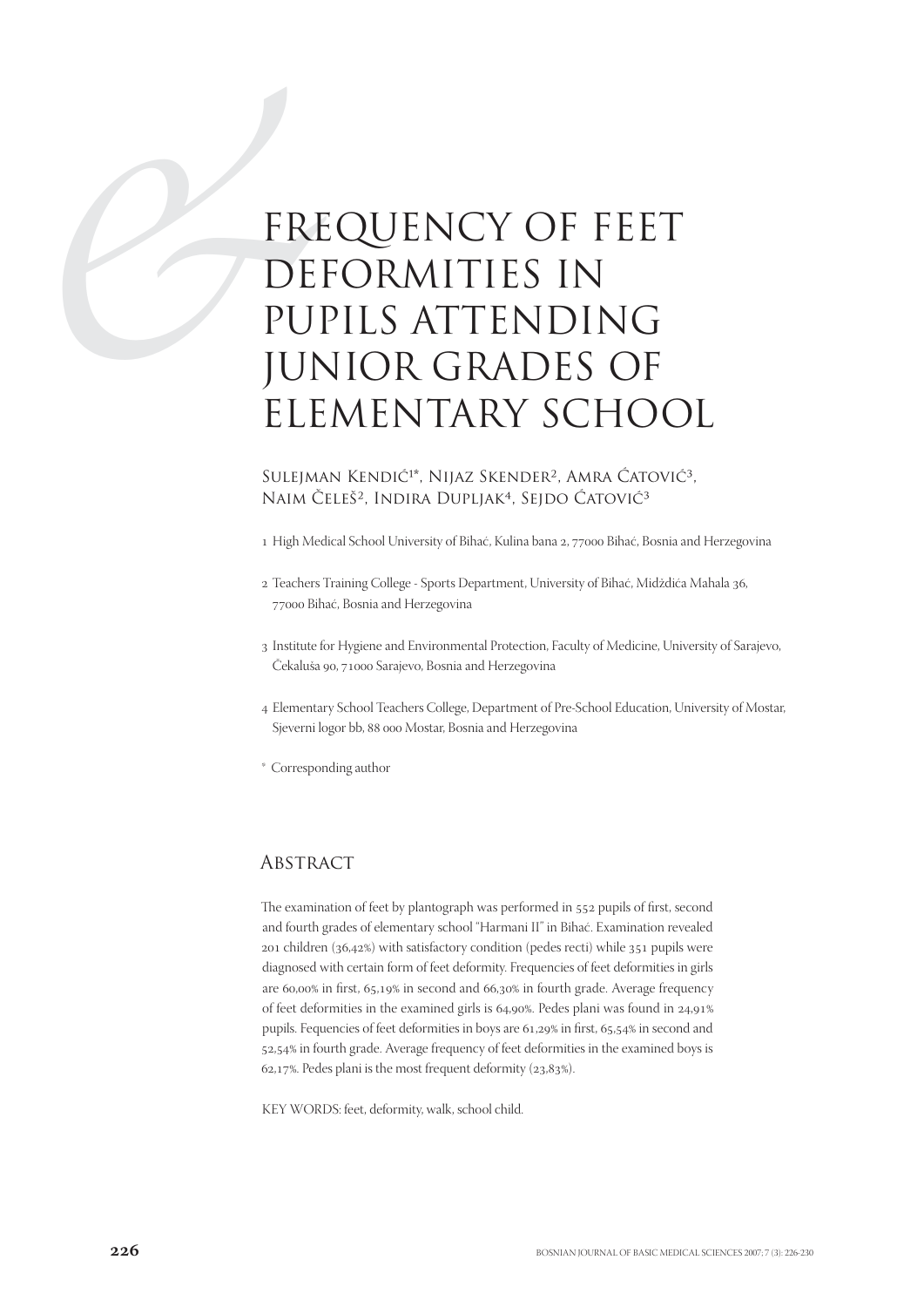# **INTRODUCTION**

In order to realize all the assignments set by modern curriculum, today's teacher must understand his/her pupil better. Currently, in B&H elementary education system, one teacher covers several educational areas, which makes the teaching job even more difficult. Teacher's interest in physical and health education lies in enhancing the psychophysical abilities of the pupil. In order to be able to objectively plan kinesiological procedures that will help transformation of a young person teacher needs exact indicators, which will serve as a foundation for his/her work. In realization of regular classes of physical and health education, teacher must also solve other assignments set by the existing curriculum. Posture is one of basic postulates of good health and normal growth and development of every child. Therefore, it is necessary to address this issue in pupils population in order to identify defects that may timely be repaired. The teacher needs to recognize improper posture, spine deformities (skoliosis, kyphosis, lordosis, kypholordosis, distorted neck), pectus carrinatum, irregular shoulders, deformities of pelvis and hips, deformities of lower limbs as \*O\* legs, \*X\* legs and feet deformities. Foot, as a terminal part of lower limb has statical and dynamical functions, which make it adoptable to all new life conditions. Its development is not completed at this point in life and its function cannot be substituted. Despite its importance and function complexity the foot was less favored for centuries. Hohmann, Lievra, Morton and others initiated researches into feet pathology approximately 50 years ago. Negative legacy of civilization development is primarily reflected on psychophysical sphere of school age children and youth. Long-lasting sitting in school benches, carrying heavy schoolbags, non-physiological footwear, poor-insufficient nutrition, infectious diseases cause weakening of young organism and favor the development of locomotor's system deformities, in particular feet deformities. Schoolchildren and youth are privileged age group in sense that, by systematic examinations and preventive-corrective gymnastics, appearance of deformities may be prevented or present mild deformities corrected (2). School is an institution that should work, by proper organization of physical education, on the prevention and therapy of mild forms of deformities. Cooperation between school and doctor-parent-teacher of physical education needs to attain certain level of closeness  $(3,4,5)$ . The role of feet muscles is very important for the maintenance of normal shape, function and flexibility of feet. When the muscles are weak due to lesions or

diseases, the foot losses its function. Maintenance of foot arch largely depends on the short muscles of sole, which are able to sustain load of 200 kilopond. Transversal arch is extra protected by transversal head of thumb adductor. Other important muscles, by number and effect, are foot flexion muscles (8 muscles with  $18.5 \text{ kp/m}$ ) over dorsal muscles (4 muscles with  $4.25 \text{ kp/m}$ , which support lunge, climbing, lifting, etc. Musculus tibialis anterior et musculus tibialis posterior and musculus peroneus longus are keepers of longitudinal arch  $(6)$ .

Acquired feet deformities influence working abilities of an individual, which, in return, directly influences the quality life. Human feet cannot be observed as an isolated segment and thus it should be observed as an integral part of the organism. This highly specific organ, which acts as an active carrier of body force to the surface, also conducts the reactions from the ground that affect the body thus ensuring adequate stability and body coordination. In standing, upright position the feet support the total body weight and transfer the weight to the ground. While walking, running and jumping the feet lift the body from the ground and alleviates the impact of the ground. The foot adjusts itself dynamically to the ground and acts as an elastic regulator of walk.

## Goal of research

The goal of this research was to determine frequency, structure and type of feet deformities in pupils of lower grades (I, II and IV) of elementary school "Harmani II" in Bihac.

# Material and Methods

#### Structure of examinees

Within this study, total of 552 pupils of age 6 to 10 years ( $\pm 6$  months) were examined. At the moment of this research, they attended first, second and fourth grade of Elementary school "Harmani II" in Bihać. From the total number of examinees; 271 were boys and 281 were girls. Number of examinees classified by grades is given in Table .

| Grade        | Number of pupils by sex | <b>Total</b> |       |  |
|--------------|-------------------------|--------------|-------|--|
|              | м                       | Е            | $M+F$ |  |
|              | 35                      | 31           | 66    |  |
|              | 177                     | 158          | 335   |  |
| IV           | 59                      | 92           | 151   |  |
| <b>Total</b> | 271                     | 281          | 552   |  |

TABLE 1. Number of examinees-pupils of I, II and IV grade of Elementary school "Harmani II" in Bihać.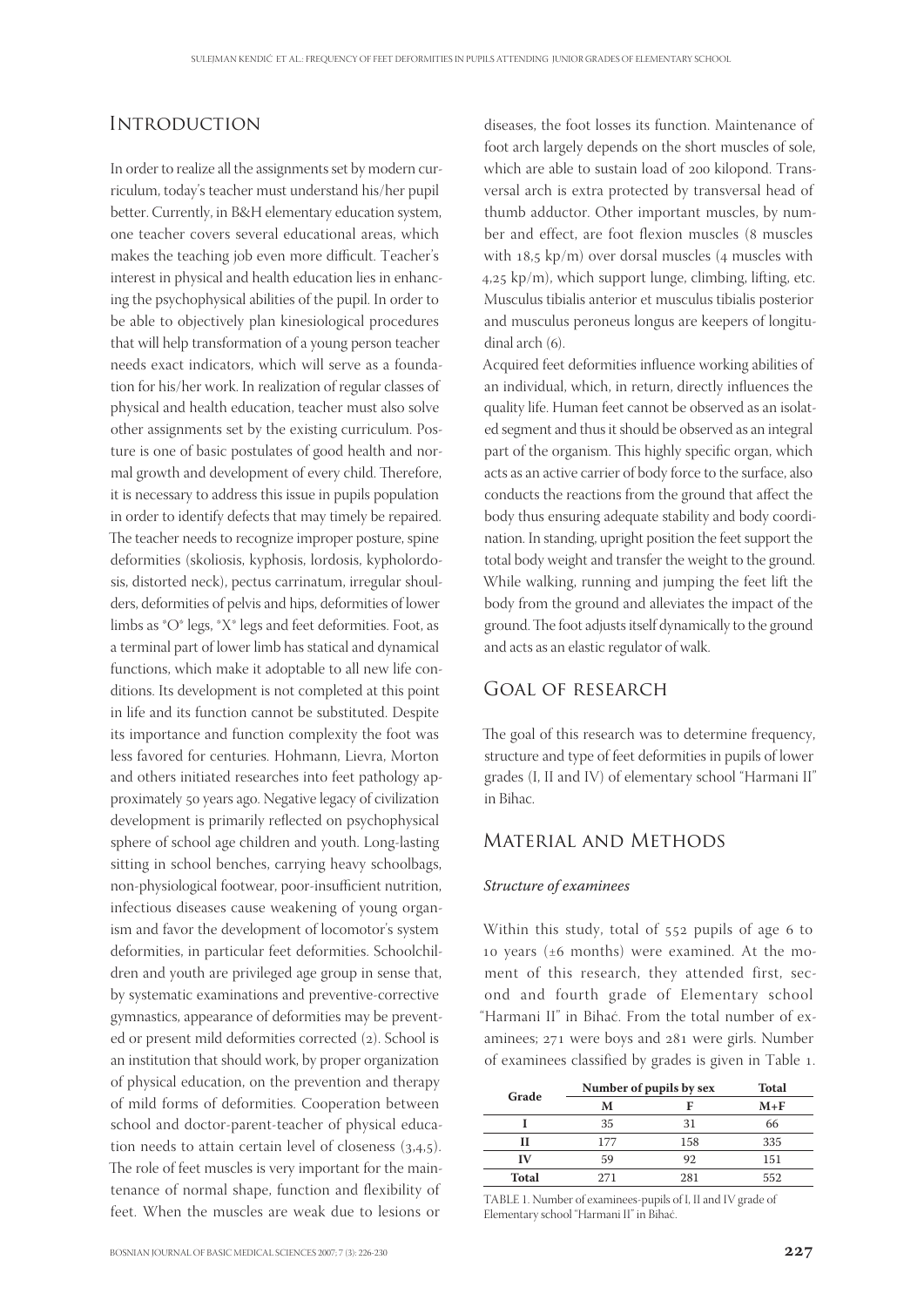| $\overline{\phantom{0}}$<br>grade | Sex                                       | Pedes<br>$\overline{}$<br>recti | Pedes<br>$\sim$<br>plani | Planovalgi<br>Pedes<br>ယ | planovalgi<br>Ped.<br><br>$\mathbf{H}$ | P.transveroplani<br>ς, | Ъ.<br>Excavati<br>$\sigma$ | Ъ.<br>algi | P.<br>Adacuti<br>$\infty$ | Regular      | Irregular    |
|-----------------------------------|-------------------------------------------|---------------------------------|--------------------------|--------------------------|----------------------------------------|------------------------|----------------------------|------------|---------------------------|--------------|--------------|
| 35                                | F                                         | 14<br>40,00%                    | 10<br>28,57%             | 2,85%                    | 4<br>11,44%                            | 2,85%                  | 4<br>11,44%                | $\bf{0}$   | 2,85%                     | 14<br>40,00% | 21<br>60,00% |
| 31                                | M                                         | 12<br>38,71%                    | 9<br>29,03%              | 3,22%                    | $\overline{2}$<br>6,45%                | 5<br>16,14%            | $\mathbf{2}$<br>6,45%      | $\bf{0}$   | $\bf{0}$                  | 12<br>38,71% | 19<br>61,29% |
| <u>66</u>                         | $\overline{\mathrm{F}}$<br>$\ddot{}$<br>M | 26<br>39,41%                    | 19<br>28,79%             | $\mathbf{2}$<br>3,03%    | 6<br>9,09%                             | 6<br>9,09%             | 6<br>9,09%                 | $\bf{0}$   | 1,50%                     | 26<br>39,41% | 40<br>60,59% |

TABLE 2. Overview of the feet regularity status in the first grade pupils

# **RESULTS**

Of the  $35$  examined female pupils  $14$  (40,00%) had normal finding – pedes recti while  $21$  (60,00%) girls were diagnosed with feet deformities. Pedes plani flat feet were established in 10  $(28,57%)$  girls, pedes transverso planuvalgi- twisted and transversally flat feet were found in  $4$  (11,44%), pedes excavati – concave feet in  $4$  (11,44%), pedes planovalgi – twisted flat feet in  $1$  (2,85%), pedes transversoplani – too extensive feet in  $1$  ( $2,85\%$ ) and pedes adacuti- inside position of the front part of feet in  $1$  ( $2,85\%$ ) female pupil. Of the  $31$  examined male pupils;  $12$  ( $38,71%$ ) had normal finding – pedes recti while  $19(61,29%)$  boys were diagnosed with feet deformities. Most of the 19 boys with feet deformities had pedes plani- flat feet -  $9$  boys ( $29,03\%$ ). Other deformities include pedes transversoplani – too extensive feet in  $5(16,14%)$ , pedes transverso planuvalgi- twisted and transversally flat feet in  $2 (6,45\%)$ , pedes excavati – concave feet in 2 (6,45%), pedes planovalgi – twisted flat feet in  $1 (3,22%)$  boys. In male pupils no feet deformities of grades 7 and 8, pedes valgi-twisted feet and pedes adacuti- inside position of the front part of feet, were found. Greater abundance of feet deformities, by percentage, is found in male pupils for 1,29%. In both groups, pedes plani- flat feet was the most frequently en-**EXECULTS**<br> **EXECUTIVE 3.** Overview of the feet regularity status in the feet regularity status in the second grade pupils 14 (10.03) and 3.2 (10.139) and 3.2 (10.139) and 3.2 (10.139) and 1.139.1 (10.139) and 1.139.1 (10

countered deformity. There is a difference between male and female group on second position. Pedes transverso planovalgi- twisted and transversally flat feet and pedes excavati – concave feet were more frequently encountered in female pupils. On the other hand, pedes transversoplani – too extensive feet was encountered more frequently in male pupils. Total deformity frequency in the examined group of first grade children is  $60,59\%$ . Of the  $158$  examined female II grade pupils;  $55$   $(34,81\%)$ had normal finding – pedes recti while  $103$  (65,19%) girls were diagnosed with feet deformities. Pedes plani- flat feet was found in  $44$  ( $27,85%$ ) girls, pedes excavati – concave feet in  $28$  (17,72%), pedes planovalgi  $-$  twisted flat feet in 16 (10,13%), pedes valgi-twisted feet in  $9$  (5,70%), pedes adacuti- - inside position of the front part of feet was found in  $4$  (2,53%) and pedes transversoplani – too extensive feet in  $2 (1,26%)$  female pupils. Pedes transverso planuvalgi- twisted and transversally flat feet was not encountered in this group. Of the  $177$  examined II grade male pupils;  $61$   $(34,46%)$ had normal finding – pedes recti while  $116$  (65,54%) male pupils were diagnosed with feet deformities. The most frequent deformity was pedes plani- flat feet, which was found in  $45$  ( $25,43\%$ ) boys. Other deformities include pedes excavati – concave feet in  $33$  (18,65%), pedes planovalgi – twisted flat feet in 18  $(10,17%)$ , pedes transversoplani – too extensive feet

| $\blacksquare$<br>grade | Sex | Pedes<br>$\overline{\phantom{0}}$<br>recti | Pedes<br>$\sim$<br>plani | planovalgi<br>Pedes<br>ယ | planovalgi<br>Ped.<br><br>$\Xi$ | P.transveroplani<br><b>UT</b> | Ъ.<br>Excavati<br>$\sigma$ | Ъ.<br>Valgi<br>$\sim$ 1 | Ъ.<br>Adacuti<br>$\infty$ | Regular      | Irregular     |
|-------------------------|-----|--------------------------------------------|--------------------------|--------------------------|---------------------------------|-------------------------------|----------------------------|-------------------------|---------------------------|--------------|---------------|
| 158                     | F   | 55<br>34,81%                               | 44<br>27,85%             | 16<br>10,13%             | $\bf{0}$                        | $\mathbf{2}$<br>1,26%         | 28<br>17,72%               | 9<br>5,70%              | 4<br>2,53%                | 55<br>34,81% | 103<br>65,19% |
| 177                     | M   | 61<br>34,46%                               | 45<br>25,43%             | 18<br>10,17%             | $\bf{0}$                        | 11<br>6,21%                   | 33<br>18,65%               | 5<br>2,82%              | 4<br>2,26%                | 61<br>34,46% | 116<br>65,54% |
| 335                     | F   | 116                                        | 89                       | 34                       | $\bf{0}$                        | 13                            | 61                         | 14                      | 8                         | 116          | 219           |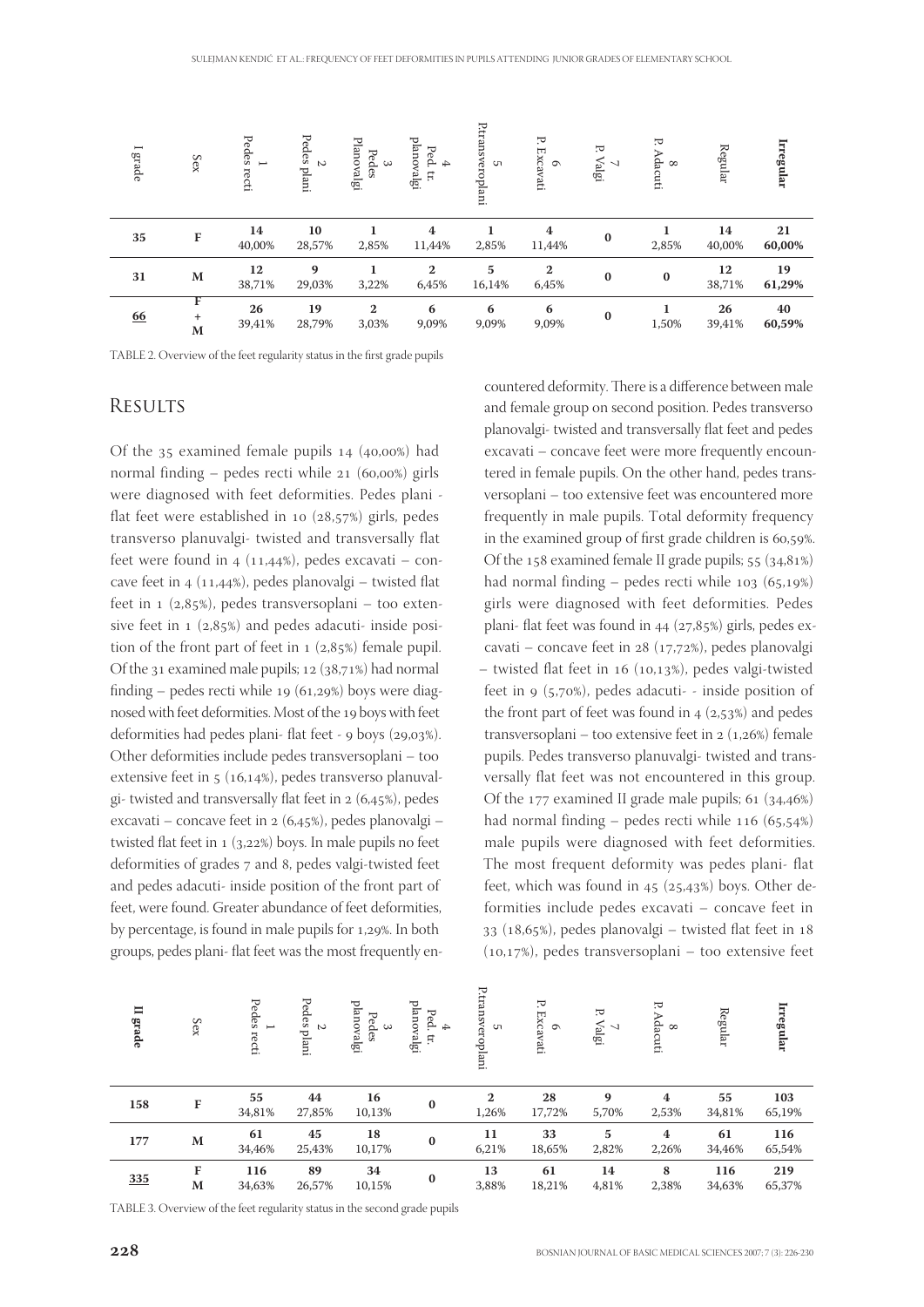| $\overline{\mathbf{N}}$<br>grade                                           | Sex    | $\mathop{\text{\rm Pedes}}$<br>$\overline{\phantom{0}}$<br>recti | Pedes<br>$\sim$<br>plani | planovalgi<br>Pedes<br>ω | planovalgi<br>Ped.<br>$\Rightarrow$<br>Ħ | P.transveroplani<br><b>UT</b> | Ъ.<br>Excavati<br>$\sigma$ | Ъ.<br>$\ensuremath{\mathsf{Valg}}$<br>$\sim$ 1 | Ъ.<br>Adacuti<br>$\infty$ | Regular      | Irregular    |
|----------------------------------------------------------------------------|--------|------------------------------------------------------------------|--------------------------|--------------------------|------------------------------------------|-------------------------------|----------------------------|------------------------------------------------|---------------------------|--------------|--------------|
| 92                                                                         | F      | 31<br>33,69%                                                     | 17<br>18,48%             | 8<br>8,69%               | 3<br>3,26%                               | $\boldsymbol{4}$<br>4,35%     | 25<br>30,48%               | 3<br>3,26%                                     | 1,08%                     | 31<br>33,69% | 61<br>66,31% |
| 59                                                                         | M      | 28<br>47,46%                                                     | 10<br>16,95%             | 10<br>16,95%             | $\bf{0}$                                 | $\bf{0}$                      | 7<br>11,86%                | 4<br>6,78%                                     | $\bf{0}$                  | 28<br>47,46% | 31<br>52,54% |
| <u>151</u>                                                                 | F<br>M | 59<br>39,07%                                                     | 27<br>17,88%             | 18<br>11,92%             | 3<br>1,99%                               | 4<br>2,65%                    | 32<br>21,19%               | 7<br>4,64%                                     | 0,66%                     | 59<br>39,07% | 92<br>60,93% |
| TABLE 4. Overview of the feet regularity status in the fourth grade pupils |        |                                                                  |                          |                          |                                          |                               |                            |                                                |                           |              |              |

in  $11$  (6,21%), pedes valgi-twisted feet in  $5$  (2,82%) and pedes adacuti- - inside position of the front part of feet is found in  $4$  (2,26%) male pupils. Total frequency of deformities in the examined second grade children was 65,37%. Comparing with the first grade, the frequency of deformities in the second grade is increased for 4,93%. This study involved  $151$  pupil, of the above mentioned age, and 92 of them were girls and 59 were boys. Of the 92 examined female pupils;  $31$  ( $33,69\%$ ) had normal finding – pedes recti while feet deformities were found in  $61$   $(66,31\%)$  girls.  $25$   $(30,48\%)$  examinees had pedes excavati – concave feet, pedes plani- flat feet was found in 17 (18,48%) girls, pedes planovalgi – twisted flat feet in  $8$  ( $80,69\%$ ), pedes transversoplani – too extensive feet in  $4$  (4,35%), pedes transverso planovalgi- twisted and transversally flat feet in  $6(6,52%)$  and pedes adacuti- inside position of the front part of feet was found in  $1$  ( $1,08\%$ ) girl. Of the  $59$  examined male pupils;  $28$  ( $47,46\%$ ) had normal finding – pedes recti while feet deformities were found in  $31$   $(52,54%)$  boys. Pedes plani- flat feet was the most frequently found deformity - it was found in 10  $(16,95%)$  boys. Other deformities include pedes planovalgi - twisted flat feet in 10  $(16,95%)$ , pedes excavati – concave feet in  $18 (11,86%)$ and pedes transverso planovalgi- twisted and transversally flat feet in  $4(6,78%)$  male pupils. Pedes transversoplani – too extensive feet and pedes adacuti- inside position of the front part of feet were not found in this group of examinees. Total frequency of deformities in the examined fourth grade children was  $60,93\%$ .

## Discussion

Comparison of the results of the analyzed deformities in first grade  $60,59\%$ , second grade  $65,37\%$  and fourth grade  $60,93$  reveals that the largest frequency of deformities was found in second grade. In both the

examined groups the most frequently encountered deformity was pedes plani- flat feet. This information suggests that pupils wear footwear that is anatomically not suited to their feet. Also, it suggests that their parents are not aware of the children's feet deformity, which explains why they take no measures to fix it  $(7)$ . Comparison of the results between sexes also reveals certain differences. In female pupils pedes excavati – concave feet and pedes plani- flat feet are more frequent while equal number of pedes plani- flat feet and pedes transverso planovalgi- twisted and transversally flat feet was found in male students. The reason behind the decrease in deformities frequency in the fourth grade lies in the fact that these pupils increase level of their movements  $(8)$ . Pupils of this age show interest in different sport activities which include ball such as football and basketball. Also, joining miscellaneous sport clubs helps them to train their body which influences the reduction in feet deformities, even if they are not aware of this. In 1956, Institute of hygiene in Croatia carried out systematic orthopedic examination of school children and youth in Zagreb, which included 20 schools (elementary, general secondary schools, trade schools and business schools) and 9311 pupils. Flat feet of I degree were found in 51,65% examinees and II degree at 12,2%. According to authors, it is essential to impose a prophylactic gymnastics within regular classes of physical education (1). Prosinecki-ovak J., in 1982., performed examination of 200 pupils in order to confirm relation between feet deformities in pupils from rural and urban population. This study indicated normal finding in only 46 while 54 pupils had certain anomalies of grade I and II; respectively 46% when it comes to children from urban population. 55 children from rural population had normal finding while  $45$  pupils or  $45\%$  of them had one of the above mentioned deformities of grade I or II. The following three levels of deformity were taken into consideration: pedes valgi, pedes plano-valgi and pedes excavati. The